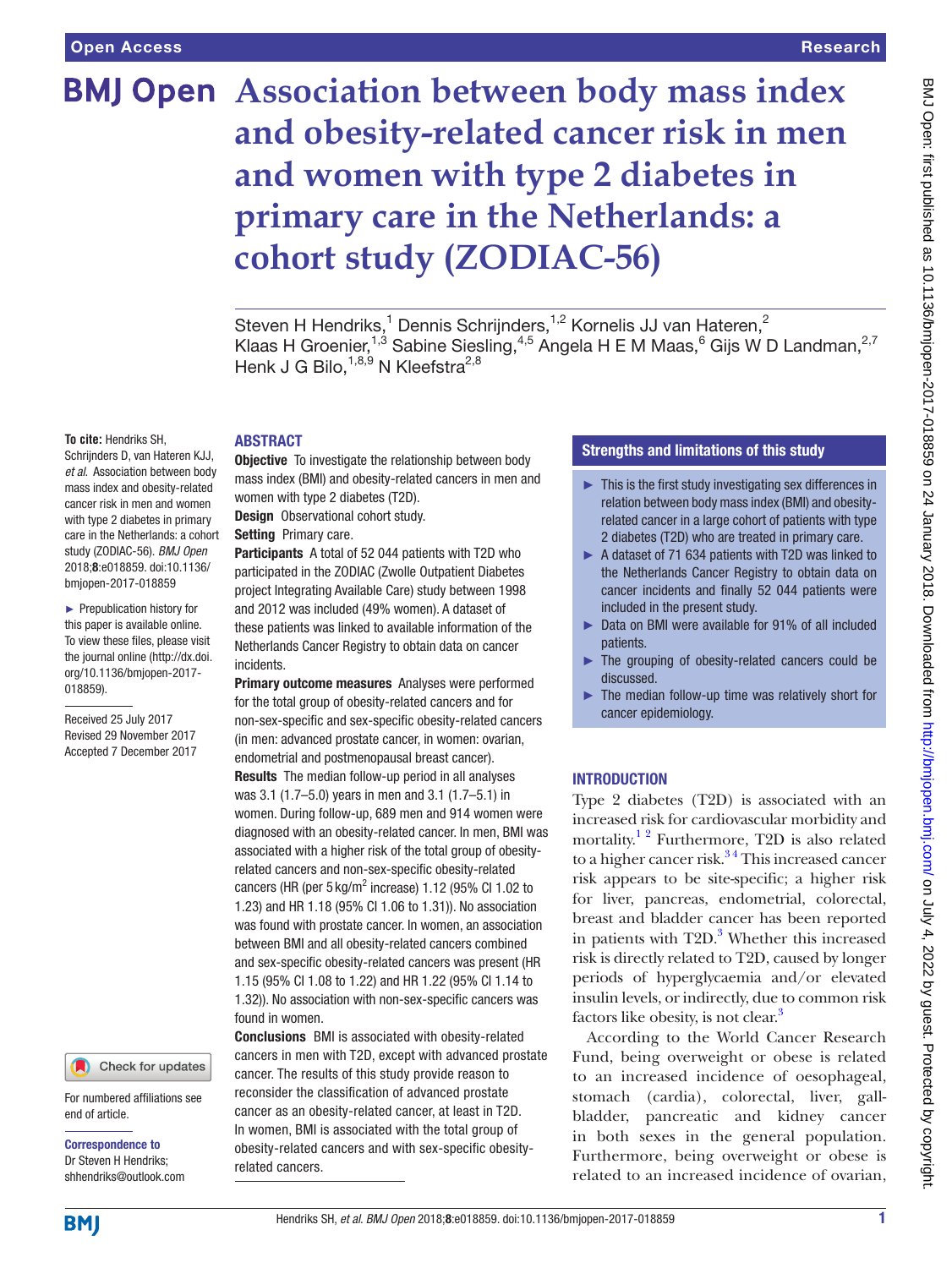

Figure 1 Flow chart of inclusion. \*For the analyses of the total group of obesity-related cancers, patients diagnosed with a non-sex-specific or sex-specific obesity-related cancer before entering the ZODIAC study were excluded. For the non-sexspecific analysis, only patients with a non-sex-specific cancer before entering the ZODIAC study were excluded. For the sexspecific cancer analysis, only patients with a sex-specific cancer before entering the ZODIAC study were excluded. BMI, body mass index; NKR, the Netherlands Cancer Registry; ZODIAC, Zwolle Outpatient Diabetes project Integrating Available Care.

endometrial and postmenopausal breast cancer in women and to advanced prostate cancer in men.<sup>[5](#page-7-0)</sup>

Whether there is an association between body mass index (BMI) and excess risk of developing obesity-related cancers in patients with T2D is unclear. One previous study did not find an association between BMI and obesity-related cancers in T2D.<sup>6</sup> Another study investigated this association with colon cancer and found only a significant relationship in patients who suffered from obesity for a total duration of 4 years or more.<sup>7</sup>

Even more unclear is whether there is a sex difference in the association between BMI and obesity-related cancers in patients with T2D. A large prospective study from Sweden reported an association between being overweight and obesity with all cancers and gastrointestinal cancers in men. However, in women only an associa-tion with obesity and both cancer groups was found.<sup>[8](#page-7-3)</sup> This could indicate that the threshold for BMI to act as a risk factor for obesity-related cancer is lower in men compared with women with T2D. Therefore, the aim of the present study was to investigate the relationship between BMI and obesity-related cancers in men and women with T2D and specifically non-sex-specific and sex-specific obesity-related cancers.

## Materials and methods Study group

The study population consisted of patients who were included in the Zwolle Outpatient Diabetes project Integrating Available Care (ZODIAC) study. This project started in 1998 and was part of a study at that time that primarily investigated the effects of shared care in patients with T2D treated in primary care in the Zwolle

<span id="page-1-0"></span>region of the Netherlands.<sup>[9](#page-7-4)</sup> This shared care initiative became the standard care for the Zwolle region in 2002 and expanded to other regions in the Netherlands in the years thereafter. In these regions, general practitioners (GPs) provide data on an annual basis to the Diabetes Centre for benchmark and research purposes. Patients with only T2D treated in primary care are included in the ZODIAC project. The diagnosis of T2D was based on the guidelines of the Dutch College of General Practitioners (twice a fasting plasma glucose level ≥7 mmol/L or once a non-fasting plasma glucose level ≥11.1 mmol/L accompanied by symptoms of hyperglycaemia). Patients with a very short life expectancy or insufficient cognitive capabilities are excluded from participation. At the start in 1998, 53 GPs participated in this project, and this number increased to more than 700 GPs in 2012.

For the current study, available information on clinical variables from patients participating for at least 1 year in the ZODIAC project between 1998 and 2012 was linked to available information of the Netherlands Cancer Registry (NKR) to obtain data on cancer incidents in the years between 1989 and 2012. Information from the NKR in the period before 1998 was used to exclude patients who were diagnosed with an obesity-related cancer before entering the ZODIAC study. The NKR started in 1989 and records all malignancies based on notification by the National Pathology Archive and hospital discharge registries in the Netherlands. Basal cell carcinoma of the skin, carcinoma in situ of the cervix, myelodysplastic syndrome, myeloproliferative disorders are not registered in the NCR database. Data on patient characteristics, tumour type and grade, and treatment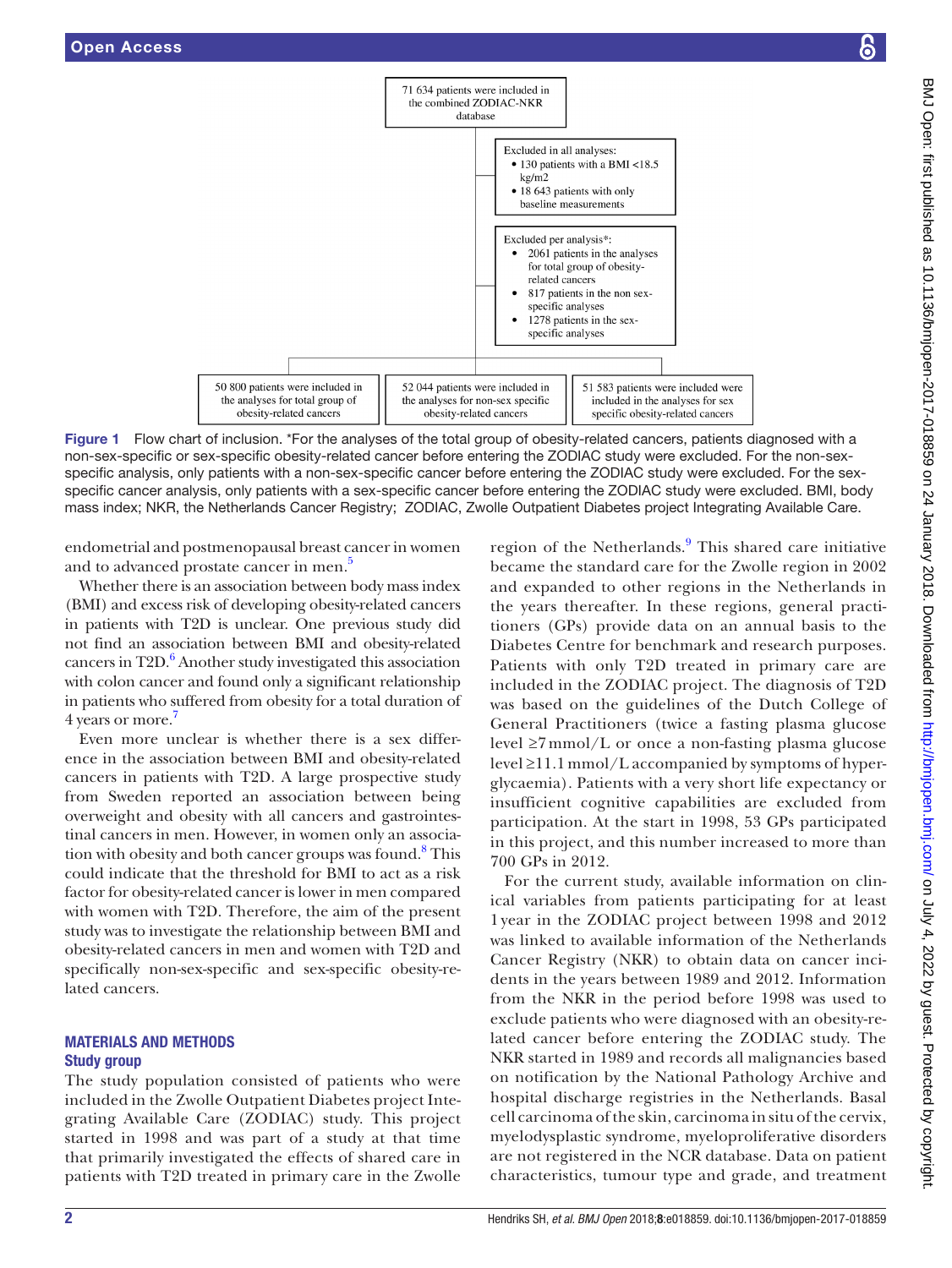<span id="page-2-0"></span>

| Table 1                                  |                | Baseline characteristics of men and women |           |
|------------------------------------------|----------------|-------------------------------------------|-----------|
| Variable                                 | Men            | Women                                     | P value*  |
| N                                        | 25811 (49.2)   | 24 989 (50.8)                             |           |
| Age (years)                              | 64.0 (±11.2)   | 66.6 (±12.1)                              | < 0.001   |
| Diabetes duration<br>(years)             | $2.5(0.7-5.8)$ | $2.8(0.8-6.3)$                            | $<$ 0.001 |
| HbA1c (mmol/mol)                         | 49 (43–55)     | 49 (43–54)                                | 0.091     |
| Creatinine (umol/L)                      | 83 (73-95)     | 68 (59–79)                                | < 0.001   |
| Smoking (yes)                            | 8029 (31)      | 4857 (19)                                 | < 0.001   |
| BMI ( $\text{kg/m}^2$ )                  | 29.2(4.6)      | 30.4(5.7)                                 | < 0.001   |
| Use of metformin<br>(yes)                | 14813 (57)     | 13539 (54)                                | < 0.001   |
| Use of<br><b>SU</b> derivatives<br>(yes) | 7977 (31)      | 7638 (31)                                 | 0.408     |
| Use of insulin (yes)                     | 2135 (8)       | 2512 (10)                                 | < 0.001   |

Values are depicted as n (%), mean (±SD) or median

(IQR). Continuous data were analysed using independent t-tests or the Mann-Whitney U test. Categorical variables were analysed using  $\chi^2$  tests.

\*P value for the difference between men and women.

BMI, body mass index; SU, sulfonylurea.

are collected by specially trained data managers directly from the patients' files in all hospitals in the Netherlands. The linking was performed by a trusted third party using postal code, full name, date of birth and sex. The NKR expects that the number of false-positive and the number false-negative for the ZODIAC-NKR linkage is both under 1%. The combined ZODIAC-NKR database contains 71 634 patients, of which  $10717$  ( $15\%$ ) were diagnosed with cancer.

## Data collection

For the current study, a database was constructed which consisted of both the variables of the ZODIAC project and the variables of the NKR. The demographic and clinical data which were used in the present study were collected as part of ZODIAC project and included: sex, age, diabetes duration, HbA1c, serum creatinine, BMI, smoking status and the use of metformin, sulfonylurea (SU) derivatives and insulin. Information on smoking was collected during the check-up of the patient by the GP or practice nurse as part of the ZODIAC project whereby smoking was documented as yes or no. No data concerning previous smoking were available. Baseline was defined as the first year that a patient was included in the ZODIAC project. Cancer characteristics provided and collected by the NKR were cancer origin, incidence date, tumour, node, metastases (TNM) stage, morphology and type of therapy.

## Study procedure

The association between BMI and obesity-related cancer was investigated for three groups: total group of obesity-related cancers, non-sex-specific obesity-related cancers and sex-specific obesity-related cancers. The non-sex-specific cancer group consisted of gastric-cardia (International Classification of Diseases (ICD) C16.0), colorectal (ICD C18, 19, 20), liver (ICD C22), gall bladder (ICD C23), pancreas (ICD C25) and kidney cancer (ICD C64) and adenocarcinoma of the oesophagus (ICD C15.5+ morphological codes 8140 or 8560). In men, the sex-specific cancer group was formed by advanced prostate cancers only (ICD C61 +TNM 3 or 4 or Gleason score >7) (further referred to as prostate cancer). In women, the sex-specific cancer group consisted of ovarian

<span id="page-2-1"></span>

| Table 2                       |                             | Regression analyses for all obesity-related cancers in men and women* |                                |                                       |
|-------------------------------|-----------------------------|-----------------------------------------------------------------------|--------------------------------|---------------------------------------|
|                               | <b>Men</b>                  |                                                                       | Women                          |                                       |
| Variable                      | Crude<br><b>HR (95% CI)</b> | <b>Adjusted</b><br><b>HR (95% CI)</b>                                 | Crude<br><b>HR (95% CI)</b>    | <b>Adjusted</b><br><b>HR (95% CI)</b> |
| BMI (per $5 \text{ kg/m}^2$ ) | 1.11 (1.01 to 1.22)         | 1.12 (1.02 to 1.23)                                                   | 1.14 $(1.07 \text{ to } 1.21)$ | 1.15 (1.08 to 1.22)                   |
| Diabetes duration (years)     |                             | $0.99(0.97 \text{ to } 1.01)$                                         |                                | $0.99(0.97 \text{ to } 1.00)$         |
| HbA1c (mmol/mol)              |                             | 1.00 (0.99 to 1.01)                                                   |                                | 1.00 (0.99 to 1.00)                   |
| Creatinine (µmol/L)           |                             | 1.00 (0.99 to 1.00)                                                   |                                | 1.00 (1.00 to 1.00)                   |
| Use of metformin              |                             | $0.94$ (0.80 to 1.10)                                                 |                                | 0.98 (0.85 to 1.22)                   |
| Use of SU derivatives         |                             | 1.16 (0.98 to 1.37)                                                   |                                | 1.03 (0.88 to 1.19)                   |
| Use of insulin                |                             | 1.14 (0.84 to 1.54)                                                   |                                | 1.09 (0.85 to 1.40)                   |
| Smoking                       |                             | 1.02 (0.86 to 1.22)                                                   |                                | 1.11 (0.93 to 1.33)                   |

\*Gastric- cardia (ICD C16.0) (events in men: 18, events in women: 3), colorectal (ICD C18, 19, 20) (events in men: 330, events in women: 247), liver (ICD C22) (events in men: 15, events in women: 8), gall bladder (ICD C23) (events in men: 2, events in women: 7), pancreas (ICD C25) (events in men: 59, events in women: 41), kidney cancer (ICD C64) (events in men: 60, events in women: 38) and adenocarcinoma of the oesophagus (ICD C15.5+ morphological codes 8140 or 8560) (events in men: 46, events in women: 7). In men supplemented with advanced prostate cancers (C61 +TNM 3 or 4 or Gleason score >7) (events in men: 159). In women supplemented with ovarian (ICD C56) (events in women: 39), endometrial (ICD C54.1) (events in women: 117) and postmenopausal breast cancer (ICD C50 and age ≥55 years) (events in women: 407).

BMI, body mass index; ICD, International Classification of Diseases; SU, sulfonylurea; TNM, tumour, node and metastases.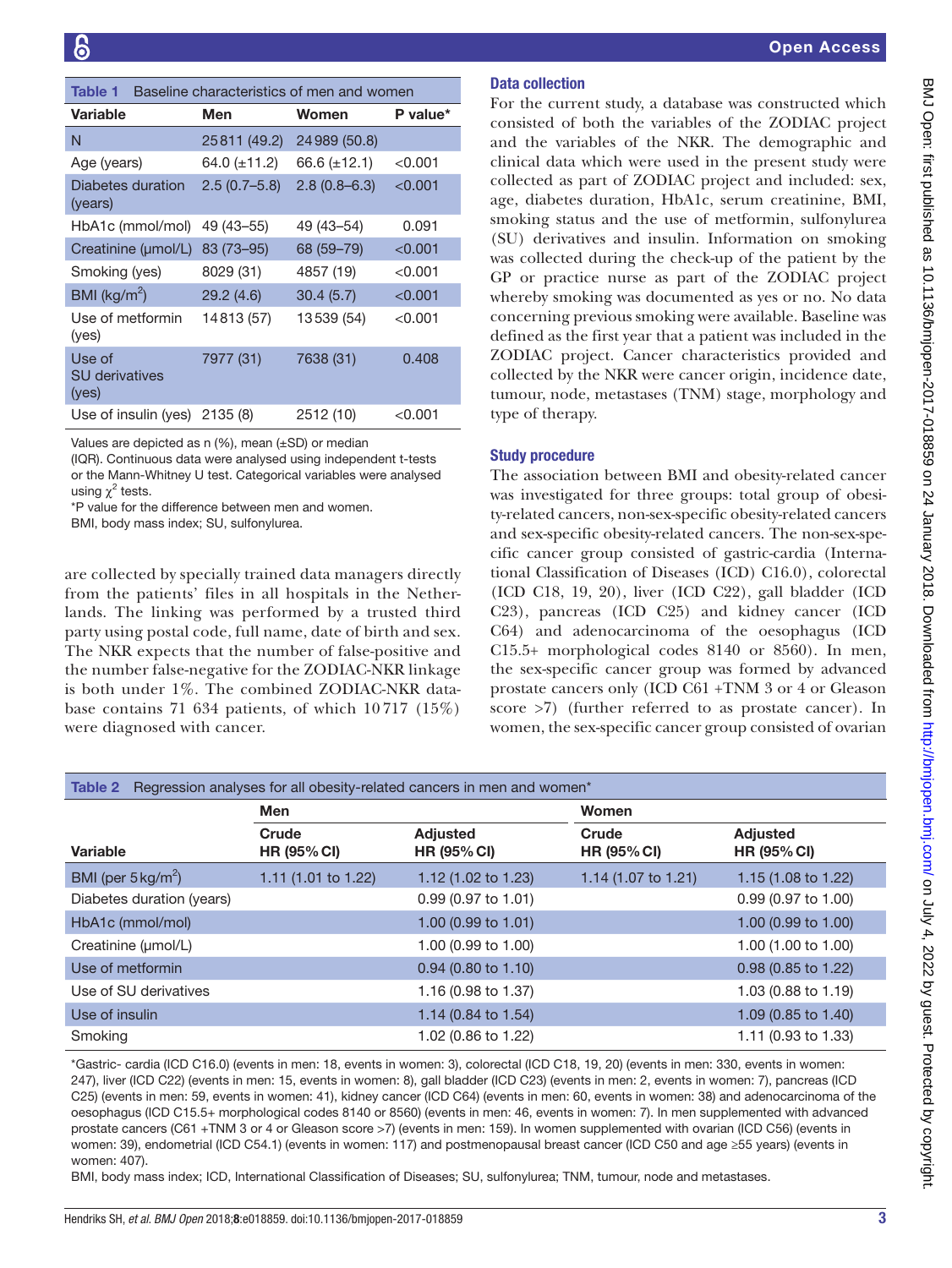|                          |     |                       |                  | Table 3 Regression analyses with body mass index (BMI) categories for all obesity-related cancer groups in men and women                                      |              |                     |        |                     |                  |                     |              |                     |
|--------------------------|-----|-----------------------|------------------|---------------------------------------------------------------------------------------------------------------------------------------------------------------|--------------|---------------------|--------|---------------------|------------------|---------------------|--------------|---------------------|
|                          | Men |                       |                  |                                                                                                                                                               |              |                     | Women  |                     |                  |                     |              |                     |
| Variable                 |     |                       | Non-sex specific |                                                                                                                                                               | Sex specific |                     |        |                     | Non-sex specific |                     | Sex specific |                     |
| BMI (kg/<br>ົາ           |     | Events HR (95% CI)    |                  | Events HR (95% CI)                                                                                                                                            |              | Events HR (95% CI)  | Events | HR (95% CI)         | Events           | HR (95% CI)         | Events       | HR (95% CI)         |
| $\geq 18.5 -$<br>$-25.0$ |     | Reference             | 83               | Reference                                                                                                                                                     | ᢛ            | Reference           | 118    | Reference           | $\overline{62}$  | Reference           | 63           | Reference           |
| $225.0 -$<br>$-30.0$     | 333 | 1.12 (0.89 to 1.40)   | 248              | 1.12 (0.86 to 1.46)                                                                                                                                           | 8            | 1.07 (0.69 to 1.66) | 337    | 1.24 (1.00 to 1.55) | $\frac{1}{4}$    | 0.98(0.71 to 1.36)  | 210          | 1.46 (1.05 to 2.02) |
| $>30.0-$<br>$<$ 35.0     | 194 | $1.34$ (1.04 to 1.73) | 152              | 1.42 (1.05 to 1.90)                                                                                                                                           | 48           | 1.15 (0.71 to 1.86) | 280    | 1.31 (1.03 to 1.65) | 120              | 1.06 (0.77 to 1.46) | 176          | 1.51 (1.08 to 2.12) |
| >35.0                    | 52  | 1.24 (0.86 to 1.78)   | 50               | 1.61 (1.10 to 2.36)                                                                                                                                           |              |                     | 179    | 1.61 (1.26 to 2.07) | 62               | 1.07 (0.73 to 1.56) | 126          | 2.09 (1.48 to 2.93) |
| *Only one event          |     |                       |                  | Analyses were adjusted for age, diabetes duration, HbA1c, serum creatinine, smoking status and the use of metformin, sulfonylurea derivatives and/or insulin. |              |                     |        |                     |                  |                     |              |                     |

(ICD C56), endometrial (ICD C54.1) and postmeno pausal breast cancer (ICD C50) (further referred to as ovarian, endometrial and breast cancer). The total group of obesity-related cancers consisted of non-sex-specific cancers and prostate cancer in men and of non-sex-spe cific cancers and ovarian, endometrial and breast cancer in women. Postmenopausal breast cancer was in the present study defined as breast cancer in women ≥55 years of age.<sup>10</sup> All included cancer cases were histologi-

cally confirmed by a pathologist. Patients with a BMI <18.5 kg/m<sup>2</sup> were excluded in all analyses, as undiagnosed cancer may lead to becoming underweight (n=130 (0.2%)). Furthermore, patients were excluded if they had only baseline data recorded (only one check-up by their care provider)  $(n=18.643 (26.0\%))$ . For the analyses of the total group of obesity-related cancers, patients diagnosed with a non-sex-specific or sex-specific obesity-related cancer before entering the ZODIAC study were excluded (n=2061 (2.9%)). For the non-sex-specific analysis, only patients with a non-sex-specific cancer before entering the ZODIAC study were excluded (n=817  $(1.1\%)$ ). For the sex-specific cancer analysis, only patients with a sex-specific cancer before entering the ZODIAC study were excluded  $(n=1278 (1.8\%))$  ([figure](#page-1-0) 1). Clinical endpoint in all analyses was the first obesity-re lated cancer after baseline. Patients were not censored if they were diagnosed with a non-obesity-related cancer during follow-up. The end of follow-up for patients who were not diagnosed with cancer was based on the last Statistical analyses were performed using SPSS V.23 for Windows (SPSS, Chicago, Illinois, USA) and Stata V.14.0 for Windows. Multiple imputation analysis was performed for missing data on the independent variables, assuming that data were missing at random or completely at random. All variables of model 2 were included in the imputation model and the fully conditional specification model in SPSS was used to predict the missing data. Ten imputated datasets were created and the pooled results are presented. Baseline data are expressed as mean with SD or median with IQR for normally distributed and non-normally distributed data, respectively. Categorical variables are described in numbers and percentages. Normal distribution was assessed on the basis of histo grams and Q–Q plots. A two-sided P<0.05 was considered significant. Cox proportional hazard analyses were used to investigate the association between BMI as a continuous and categorical variable and obesity-related cancers in men and women with T2D, separately. HRs refer to a BMI increase of  $5\text{kg/m}^2$  in the analyses for BMI as a continuous variable. For the analyses of BMI as a categorical vari able, four BMI categories were used  $(≥18.5-≤25.0 \text{kg/m}^2,$  $\geq 25.0 - \langle 30.0 \,\mathrm{kg/m^2}, \quad \geq 30.0 - \langle 35.0 \,\mathrm{kg/m^2}, \quad \geq 35.0 \,\mathrm{kg/m^2}.$ The lowest category was used as reference category. Age was used as the time scale in all analyses, because the risk of cancer is not proportional with age. Patients

check-up by their GP.

<span id="page-3-0"></span>Statistical analyses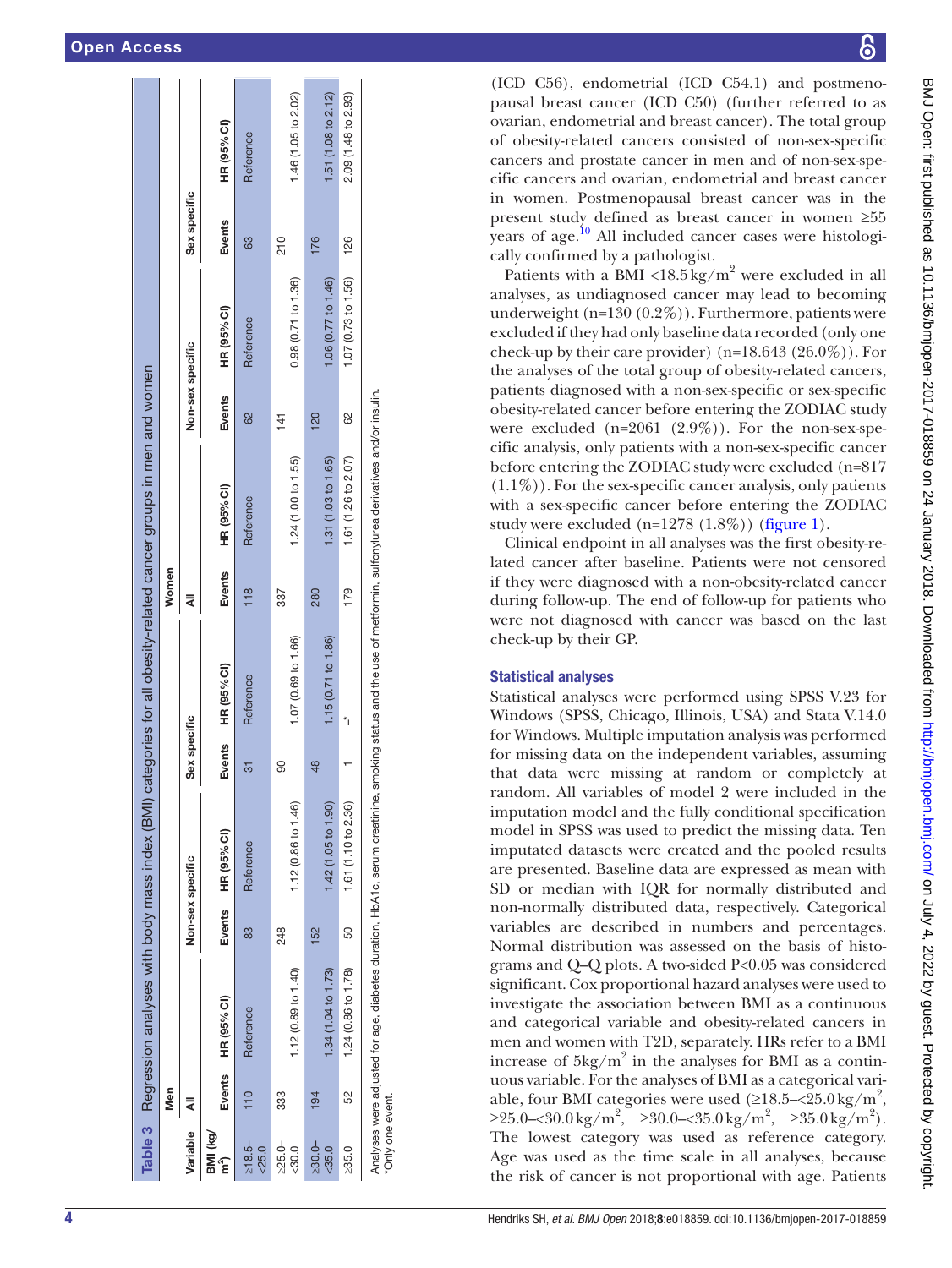<span id="page-4-0"></span>

| Table 4                       |                             | Regression analyses for non-sex-specific obesity-related cancers in men and women* |                             |                                       |
|-------------------------------|-----------------------------|------------------------------------------------------------------------------------|-----------------------------|---------------------------------------|
|                               | Men                         |                                                                                    | <b>Women</b>                |                                       |
| Variable                      | Crude<br><b>HR (95% CI)</b> | <b>Adjusted</b><br><b>HR (95% CI)</b>                                              | Crude<br><b>HR (95% CI)</b> | <b>Adjusted</b><br><b>HR (95% CI)</b> |
| BMI (per $5 \text{ kg/m}^2$ ) | 1.17 (1.05 to 1.30)         | 1.18 (1.06 to 1.31)                                                                | 1.01 (0.92 to 1.12)         | 1.02 (0.92 to 1.13)                   |
| Diabetes duration (years)     |                             | 1.00 (0.97 to 1.02)                                                                |                             | 0.98 (0.96 to 1.01)                   |
| HbA1c (mmol/mol)              |                             | 1.00 (0.99 to 1.01)                                                                |                             | 1.00 (0.99 to 1.01)                   |
| Creatinine (µmol/L)           |                             | 1.00 (0.99 to 1.00)                                                                |                             | 1.00 (0.99 to 1.01)                   |
| Use of metformin              |                             | $0.88$ (0.74 to 1.06)                                                              |                             | 1.16 $(0.94 \text{ to } 1.44)$        |
| Use of SU derivatives         |                             | 1.07 (0.88 to 1.30)                                                                |                             | 1.15 (0.92 to 1.44)                   |
| Use of insulin                |                             | 1.04 (0.73 to 1.49)                                                                |                             | 1.19 (0.82 to 1.74)                   |
| Smoking                       |                             | 1.09 (0.90 to 1.33)                                                                |                             | 1.33 (1.01 to 1.76)                   |

\*Gastriccardia (ICD C16.0) (events in men: 19, events in women: 3), colorectal (ICD C18, 19, 20) (events in men: 330, events in women: 270), liver (ICD C22) (events in men: 15, events in women: 8), gall bladder (ICD C23) (events in men: 2, events in women: 8), pancreas (ICD C25) (events in men: 59, events in women: 44), kidney cancer (ICD C64) (events in men: 62, events in women: 45) and adenocarcinoma of the oesophagus (ICD C15.5+ morphological codes 8140 or 8560) (events in men: 46, events in women: 7).

BMI, body mass index; ICD, International Classification of Diseases; SU, sulfonylurea.

entered the analysis at their baseline age and exited at their event/censoring age. Two models were used: an age-adjusted model (model 1) and a model additionally adjusted for diabetes duration, HbA1c, serum creatinine, smoking status and the use of metformin, SU derivatives and/or insulin (model 2). Furthermore, the analyses for model 2 were stratified according to the year of inclusion in the ZODIAC cohort. The assumption of proportional hazards for baseline predictors was investigated by visual inspection of the Schoenfeld residuals.

## **RESULTS**

#### Total group of obesity-related cancers

Baseline results for the men and women who are included in the analyses for the total group obesity-related cancers are described in [table](#page-2-0) 1. In these analyses, 25 811 men and 24 989 women were included. Mean age was 64.0 (SD

11.2) years in men and 66.6 (12.1) years in women. The median diabetes duration was higher in women. More men than women were current smokers and men had a lower BMI than women. A higher percentage of men used metformin whereas insulin use was more frequent in women. 30.4% of the patients did not use metformin, SU derivatives or insulin. These patients were on dietary interventions or other diabetes medication. The median follow-up period for these patients was 3.1 (1.7–5.0) years in men and 3.1 (1.7–5.1) in women. During follow-up, 689 (2.7%) men and 914 women (3.7%) were diagnosed with an obesity-related cancer.

The results of the association between BMI as a continuous variable and the total group of obesity-related cancers are described in [table](#page-2-1) 2 for men and women, separately. In both men and women, BMI was associated with a higher risk of obesity-related cancer in the

<span id="page-4-1"></span>

| Table 5                       |                             | Regression analyses for sex-specific obesity-related cancers in men and women* |                                |                                       |
|-------------------------------|-----------------------------|--------------------------------------------------------------------------------|--------------------------------|---------------------------------------|
|                               | Men                         |                                                                                | Women                          |                                       |
| Variable                      | Crude<br><b>HR (95% CI)</b> | <b>Adjusted</b><br><b>HR (95% CI)</b>                                          | Crude<br><b>HR (95% CI)</b>    | <b>Adjusted</b><br><b>HR (95% CI)</b> |
| BMI (per $5 \text{ kg/m}^2$ ) | $0.92$ (0.74 to 1.15)       | $0.93$ (0.75 to 1.16)                                                          | 1.22 $(1.13 \text{ to } 1.31)$ | 1.22 (1.14 to 1.32)                   |
| Diabetes duration (years)     |                             | 0.98 (0.95 to 1.02)                                                            |                                | 0.98 (0.96 to 1.01)                   |
| HbA1c (mmol/mol)              |                             | $0.99(0.98 \text{ to } 1.01)$                                                  |                                | 1.00 (0.99 to 1.01)                   |
| Creatinine (µmol/L)           |                             | 1.00 (0.99 to 1.00)                                                            |                                | 1.00 (1.00 to 1.00)                   |
| Use of metformin              |                             | 1.17 (0.85 to 1.61)                                                            |                                | 0.86 (0.73 to 1.03)                   |
| Use of SU derivatives         |                             | 1.50 (1.07 to 2.09)                                                            |                                | 0.93 (0.77 to 1.13)                   |
| Use of insulin                |                             | 1.34 (0.74 to 2.42)                                                            |                                | 1.05 (0.76 to 1.44)                   |
| Smoking                       |                             | $0.81$ (0.55 to 1.19)                                                          |                                | 1.00 (0.79 to 1.27)                   |

\*In men supplemented with advanced prostate cancers (C61 +TNM 3 or 4 or Gleason score >7) (events in men: 170). In women supplemented with ovarian (ICD C56) (events in women: 39), endometrial (ICD C54.1) (events in women: 119) and postmenopausal breast cancer (ICD C50 and age ≥55 years) (events in women: 417).

BMI, body mass index; ICD, International Classification of Diseases; SU, sulfonylurea; TNM, tumour, node and metastases.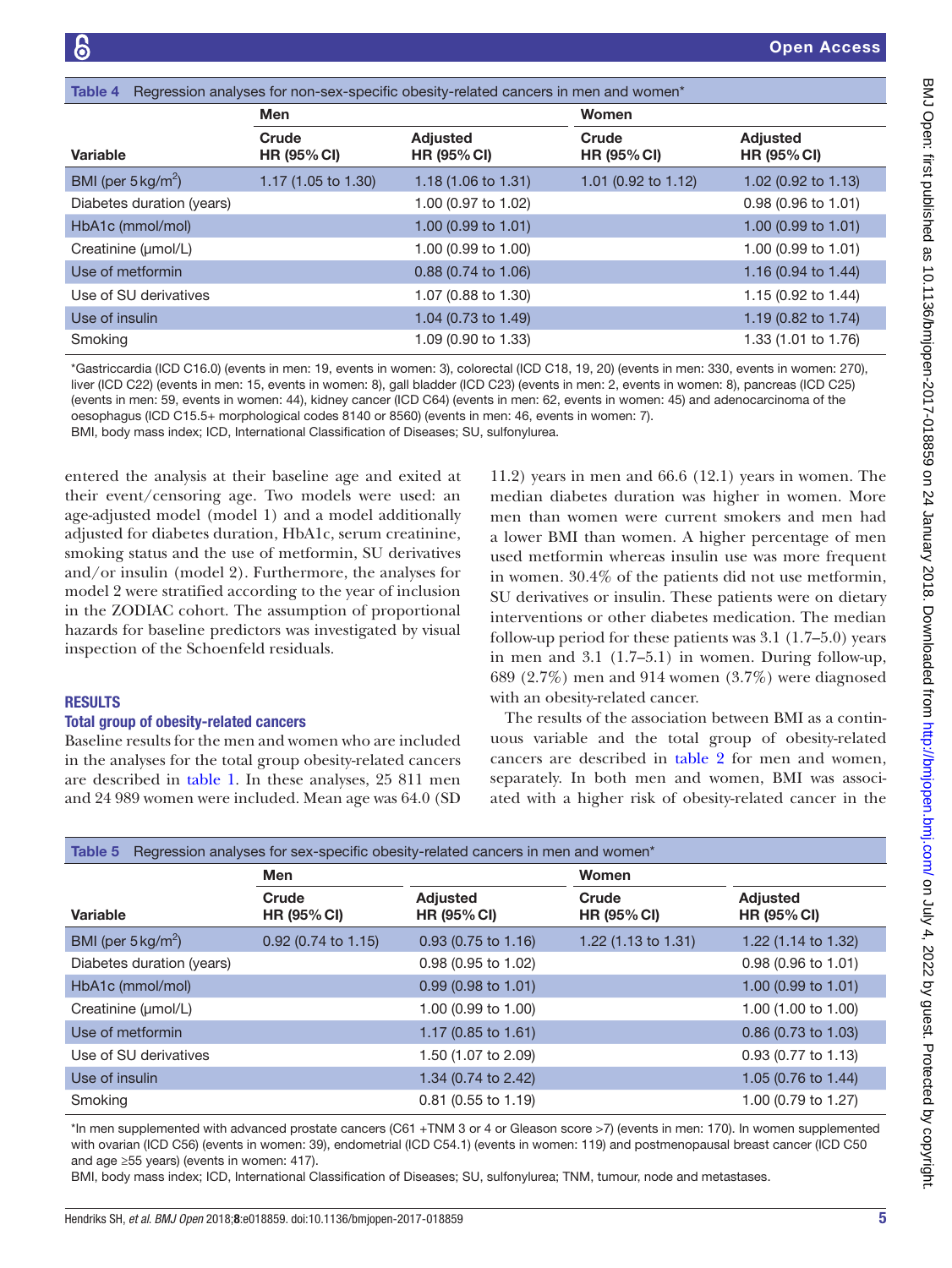age and fully adjusted analyses (in men: HR 1.11 (95% CI 1.01 to 1.22) and HR 1.12 (95% CI 1.02 to 1.23), in women: HR 1.14 (95% CI 1.07 to 1.21) and HR 1.15 (95% CI 1.08 to 1.22)). Analysis of BMI as a categorical variable showed that in men a BMI of  $30.0-35.0 \text{ kg/m}^2$ was associated with a higher risk of obesity-related cancer compared with the reference group. In women, a BMI of 30.0–35.0 kg/m<sup>2</sup> and a BMI ≥35.0 kg/m<sup>2</sup> were both associated with a higher risk of obesity-related cancer compared with the reference group [\(table](#page-3-0) 3).

#### Non-sex-specific obesity-related cancers

In the analyses for non-sex-specific obesity-related cancers, 25 945 men and 26 099 women were included. Baseline results for these patients did not significantly differ from the baseline results described in [table](#page-2-0) 1 (data not shown). The median follow-up period was 3.1 (1.7–5.0) years in men and 3.1 (1.7–5.1) in women. During follow-up, 533  $(2.1\%)$  men and 385 (1.5%) women were diagnosed with a non-sex-specific obesity-related cancer.

In men, BMI was associated with a higher risk of non-sex-specific obesity-related cancer in the age and fully adjusted analyses (HR 1.17 (95% CI 1.05 to 1.30) and HR 1.18 (95% CI 1.06 to 1.31)) ([table](#page-4-0) 4). In the categorical analyses, a BMI of  $30.0-35.0 \text{ kg/m}^2$  and a BMI ≥35.0 kg/m<sup>2</sup> were also associated with a higher risk of non-sex-specific obesity-related cancer in men [\(table](#page-3-0) 3). In women, no significant associations between BMI as a continuous or categorical variable and non-sex-specific obesity-related cancers were found.

#### Sex-specific obesity-related cancers

In the analyses for sex-specific obesity-related cancers, 26 226 men and 25 357 women were included. Baseline results for these patients did not significantly differ from the baseline results described in [table](#page-2-0) 1 (data not shown). The median follow-up period for these patients was 3.1 (1.7–5.0) years in men and 3.1 (1.7–5.1) in women. During follow-up, 170 (0.7%) men and 575 (2.3%) women were diagnosed with a sex-specific obesity-related cancer.

In men, no significant associations between BMI as a continuous or categorical variable and prostate cancer was found ([tables](#page-2-1) 2 and [5\)](#page-4-1). In women, BMI was associated with a higher risk of ovarian, endometrial and breast cancer in the age and fully adjusted analyses (HR 1.22 (95% CI 1.13 to 1.31) and HR 1.22 (95% CI 1.14 to 1.32)). In the categorical analyses, a BMI of 25.0–30.0 kg/m<sup>2</sup>, a BMI of 30.0–35.0 kg/m<sup>2</sup> and a BMI ≥35.0 kg/m<sup>2</sup> were associated with a higher risk of ovarian, endometrial and breast cancer in women ([table](#page-2-1) 2).

#### **DISCUSSION**

The results of the present study showed that BMI was associated with the total group of obesity-related cancers in both men and women with T2D. Important differences between men and women were found; BMI was associated

with non-sex-specific obesity-related cancers in men, but not in women. Results concerning the sex-specific cancers showed that BMI was associated with ovarian, endometrial and postmenopausal breast cancer in women. No association between BMI and advanced prostate cancer was found in men.

This is the first study which describes the association between BMI and the total group of obesity-related cancers in a large cohort of men and women with T2D. A study from Japan could not find an association between BMI and all obesity-related cancers.<sup>[6](#page-7-1)</sup> However, this was a study that included 2334 patients of whom only 35 patients developed cancer during follow-up.<sup>6</sup>

The absence of a significant association between BMI and non-sex-specific obesity-related cancers in women may indicate that BMI (in contrast to men) is not a risk factor for this group of cancers. Only one study has previously described sex differences in the association between BMI and non-sex-specific obesity-related cancers in patients with  $T2D$ .<sup>[8](#page-7-3)</sup> A study from Sweden found that being overweight or obese was associated with a higher risk of gastrointestinal cancers in men, whereas in women only obesity but not overweight was found to be associated with gastrointestinal cancers.<sup>[8](#page-7-3)</sup> The sex difference in the association between BMI and non-sex-specific obesity-related cancers could partly be the result of a sex difference in distribution of fat. In general, obese men have more intra-abdominal fat compared with obese premenopausal women. Although the sex difference in intra-abdominal fat is less apparent in patients with T2D, the amount of intra-abdominal fat is probably still higher in men. $^{11}$  $^{11}$  $^{11}$  Especially, this abdominal adiposity is associated with many metabolic abnormalities which may increases cancer risk. It might be that BMI was not accurate enough to represent the amount of abdominal fat especially in women with T2D. Using waist circumference as a marker of abdominal fat might have been more accurate.

In the present study, obese women had a 51% higher risk for ovarian, endometrial and postmenopausal breast cancer compared with lean women with T2D during follow-up. Only one previous study has described an association between BMI and sex-specific cancers in women with T2D. Miao Jonasson *et al* described a 39% higher risk for postmenopausal breast cancer compared with lean women.[8](#page-7-3) The association of BMI with these types of cancer might be attributed to an increase in oestrogen production in adipose tissue in overweight and obese women with T2D.<sup>12</sup> BMI and T2D itself have been found to be related to a higher risk of endometrial and breast cancer. [3](#page-6-1) Taken this together, this indicates that especially obese women with T2D are at risk for the development of endometrial cancer and postmenopausal breast cancer. On the other hand, some researchers have questioned the relation between T2D itself and breast cancer. They have suggested that the higher risk of postmenopausal breast cancer in women with T2D could be completely explained by residual confounding by overweight and not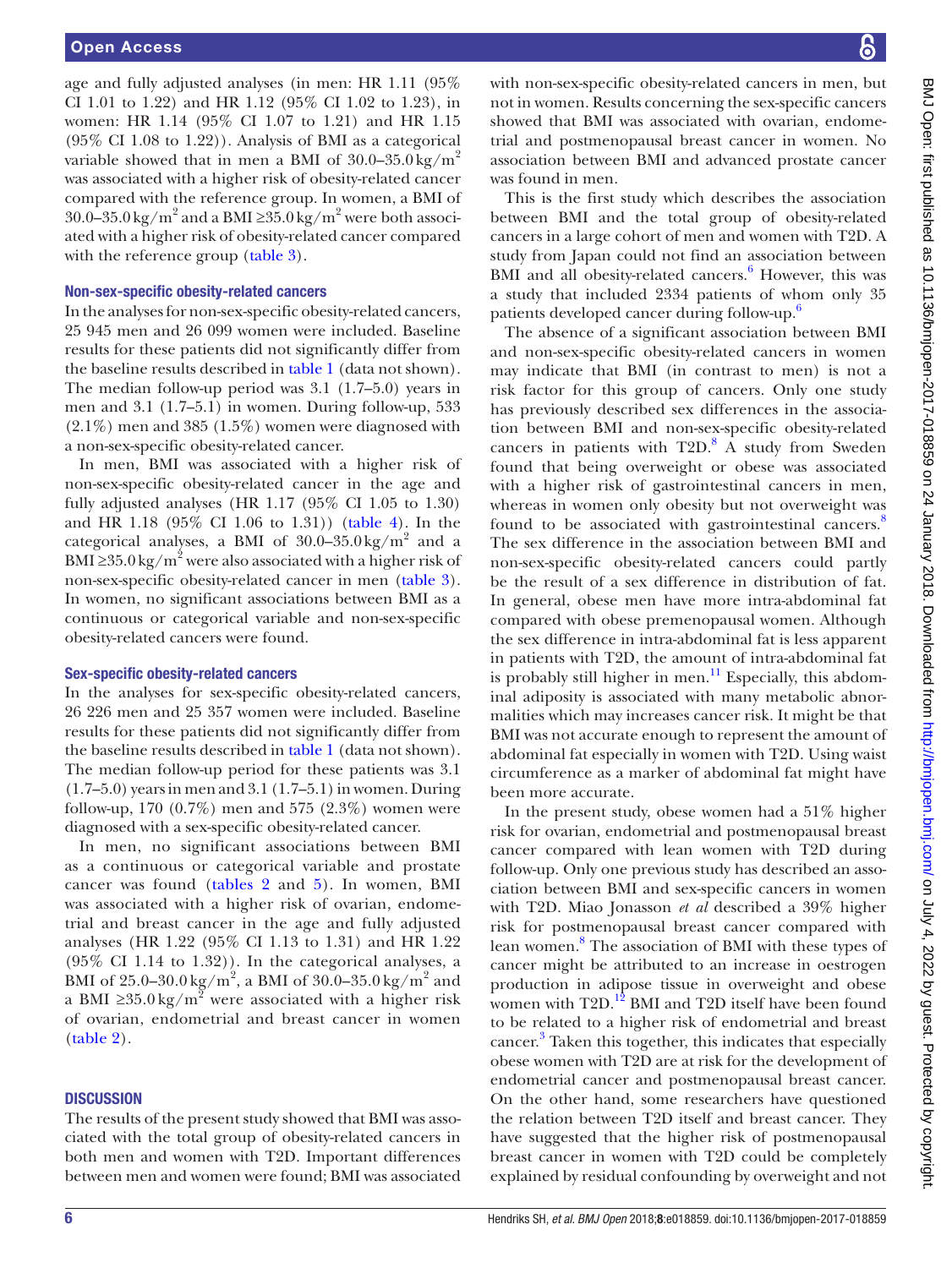by having a problem with metabolic disturbance related to glucose control.<sup>13</sup>

In line with the results of the present study, Miao Jonasson *et al* could not find an association between BMI and prostate cancer in men with  $T2D$ .<sup>[8](#page-7-3)</sup> However, they included all prostate cancers, whereas only advanced prostate cancer is described by the World Cancer Research Fund to be related with BMI in the general population.<sup>[5](#page-7-0)</sup> Nevertheless, the International Agency for Research on Cancer Working Group has recently described that evidence for a preventive effect of the absence of excess body fat for fatal prostate cancer is limited. $14$  The present study adds to the literature that a relation between BMI and advanced prostate cancer is not present, at least not in men with T2D. Advanced prostate cancer should therefore be reconsidered as being obesity-related.

The strengths of the present study were the prospective design and the use of a large cohort of patients with T2D of which data on BMI were available. Some limitations of the present study should also be mentioned. First, the study population consisted only of patients with T2D who are treated in primary care. Patients in secondary care often have worse manifestations of T2D and might therefore have a higher cancer risk. Although this limitation implies that the generalisability of our results is limited to primary care, it is still representative for a large part of the T2D population due to the fact that the majority (>85%) of the patients with T2D are treated in primary care in the Netherlands.<sup>[15](#page-7-10)</sup>

Second, the clinical data and the data on medication use of the ZODIAC cohort were collected annually by practice nurses and GPs. The reliability of the data is therefore dependent on their accuracy. Third, data on BMI were missing for 9% of the patients. BMI values for these patients were estimated using multiple imputations. Fourth, the grouping of obesity-related cancers could be discussed. All different cancers were taken together as the number of total events would be too small when investigating each of the obesity-related cancers, separately. Nevertheless, separate analyses would have been better. Finally, the follow-up period was relatively short for cancer epidemiology and therefore the number of events is relatively small.

## **CONCLUSIONS**

In men with T2D BMI is associated with the total group of obesity-related cancers and with non-sex-specific obesity-related cancers. However, BMI is not related to advanced prostate cancer. The present study provides an extra argument for questioning advanced prostate cancer being obesity-related, at least in men with T2D. In women, BMI is associated with the total group of obesity-related cancers and with ovarian, endometrial and postmenopausal breast cancer. BMI is not related to non-sex-specific obesity-related cancers in women with T2D.

#### Author affiliations

<sup>1</sup>Diabetes Centre, Isala, Zwolle, The Netherlands

<sup>2</sup> Langerhans Medical Research Group, Zwolle, The Netherlands <sup>3</sup>Department of General Practice, University of Groningen and University Medical Center Groningen, Groningen, The Netherlands

4 Department of Research, Netherlands Comprehensive Cancer Centre (IKNL), Utrecht, The Netherlands

5 Department of Health Technology and Services Research, MIRA Institute for Biomedical Technology and Technical Medicine, Universiteit Twente, Enschede, The **Netherlands** 

6 Department of Cardiology, Radboud University Medical Center, Nijmegen, The **Netherlands** 

<sup>7</sup>Department of Internal Medicine, Gelre hospital, Apeldoorn, The Netherlands <sup>8</sup>Department of Internal Medicine, University of Groningen and University Medical Center Groningen, Groningen, The Netherlands

<sup>9</sup>Department of Internal Medicine, Isala, Zwolle, The Netherlands

Acknowledgements The authors thank the registration teams of the Comprehensive Cancer Centre the Netherlands for the collection of data for the Netherlands Cancer Registry and for the opportunity to link the Registry with the ZODIAC cohort.

Contributors SHH, DS, KJJHvH, KHG, AHEMM, GWDL, HJGB and NK designed the study. SHH and DS acquired the data. SHH, DS and KHG analysed the data. SHH, DS, KJJHH, KHG, SS, AHEMM, GWDL, HJGB and NK interpreted the data. SHH and DS drafted the manuscript. KJJHvH, KHG, SS, AHEMM, GWDL, HJGB and NK reviewed and edited the manuscript. All authors read and approved the final manuscript. SHH is the guarantor of this work and, as such, had full access to all the data in the study and takes responsibility for the integrity of the data and the accuracy of the data analysis.

Funding This study was supported by a research grant (grant number 836041017) of the research programme Good Use of Medication from the Netherlands Organization for Health Research and Development (ZonMw).

Competing interests None declared.

Patient consent Obtained.

Ethics approval This study approved by the Medical Ethics Committee Isala Zwolle, Zwolle, the Netherlands (METC reference number 130765). In the first years ofZODIAC, verbal informed consent was obtained from all patients and the consentwas documented in the patient's records. According to Dutch law, writteninformed consent was not necessary for this type of study in 1998. Nowadays,written informed consent is obtained. The linking of the ZODIAC cohort with theNetherlands Cancer Registry (NKR) was approved by both the medical ethicscommittee of the Isala as well as the NKR. The linking was performed by atrusted third party.

Provenance and peer review Not commissioned; externally peer reviewed.

Data sharing statement No additional data are available.

Open Access This is an Open Access article distributed in accordance with the Creative Commons Attribution Non Commercial (CC BY-NC 4.0) license, which permits others to distribute, remix, adapt, build upon this work non-commercially, and license their derivative works on different terms, provided the original work is properly cited and the use is non-commercial. See: [http://creativecommons.org/](http://creativecommons.org/licenses/by-nc/4.0/) [licenses/by-nc/4.0/](http://creativecommons.org/licenses/by-nc/4.0/)

© Article author(s) (or their employer(s) unless otherwise stated in the text of the article) 2018. All rights reserved. No commercial use is permitted unless otherwise expressly granted.

## **REFERENCES**

- <span id="page-6-0"></span>1. Peters SA, Huxley RR, Woodward M. Diabetes as risk factor for incident coronary heart disease in women compared with men: a systematic review and meta-analysis of 64 cohorts including 858,507 individuals and 28,203 coronary events. *[Diabetologia](http://dx.doi.org/10.1007/s00125-014-3260-6)* 2014;57:1542–51.
- 2. Peters SA, Huxley RR, Woodward M. Diabetes as a risk factor for stroke in women compared with men: a systematic review and metaanalysis of 64 cohorts, including 775,385 individuals and 12,539 strokes. *[Lancet](http://dx.doi.org/10.1016/S0140-6736(14)60040-4)* 2014;383:1973–80.
- <span id="page-6-1"></span>3. Giovannucci E, Harlan DM, Archer MC, *et al*. Diabetes and cancer: a consensus report. *[Diabetes Care](http://dx.doi.org/10.2337/dc10-0666)* 2010;33:1674–85.